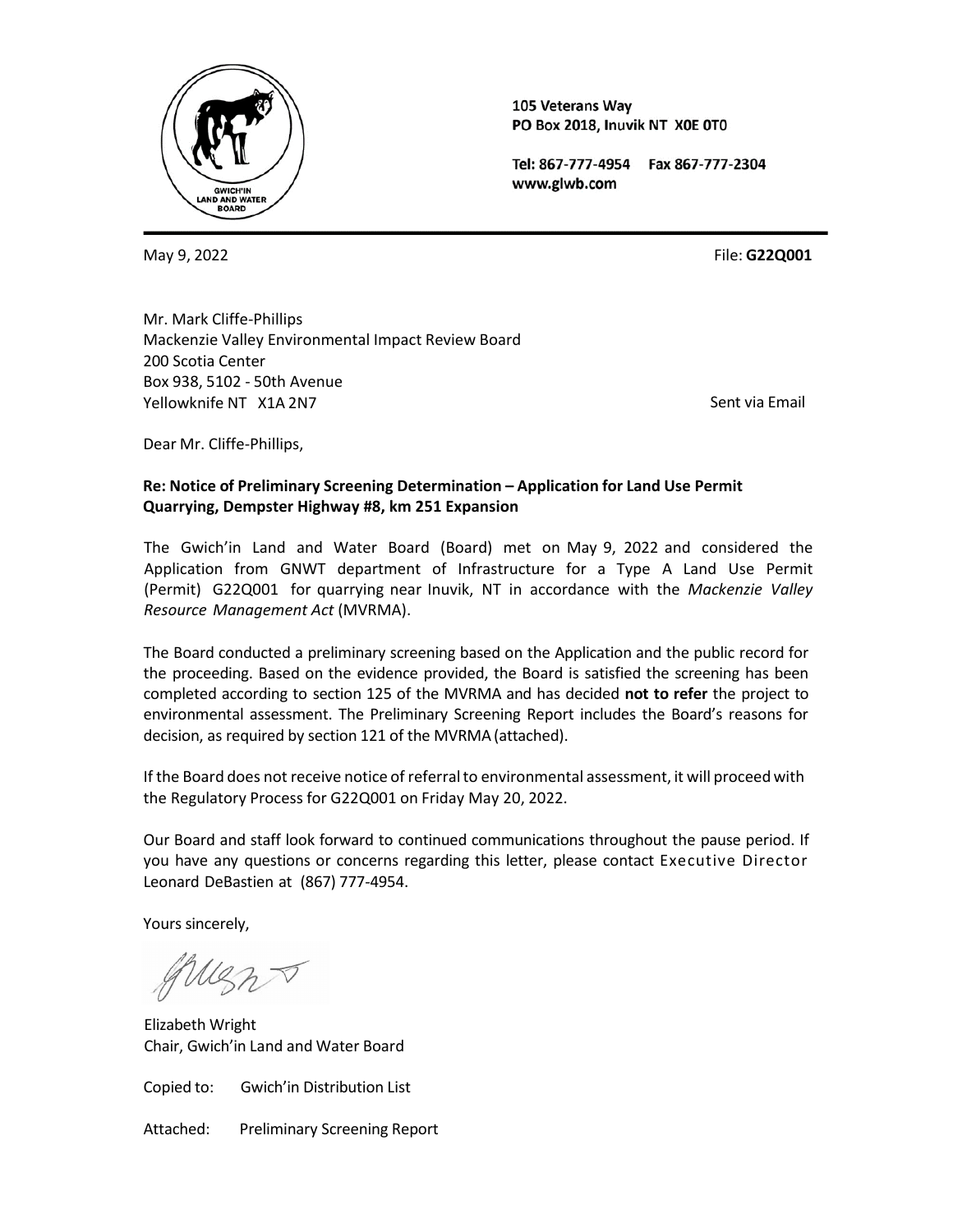

105 Veterans Way PO Box 2018, Inuvik NT X0E 0T0

Tel: 867-777-4954 Fax 867-777-2304 www.glwb.com

# **Preliminary Screening Determination and Reasons for Decision**

| <b>Land Use Permit Application</b> |                                              |  |
|------------------------------------|----------------------------------------------|--|
| <b>File Number</b>                 | G22Q001                                      |  |
| Company                            | <b>GNWT Department of Infrastructure</b>     |  |
| Project                            | Quarry Expansion, Km 251 Dempster Highway #8 |  |
| Location                           | Inuvik, NT                                   |  |
| <b>Activity</b>                    | Quarrying                                    |  |
| <b>Date of Decision</b>            | May 9, 2022                                  |  |

### **1.0 Decision**

In accordance with subsection 124(1) of the *Mackenzie Valley Resource Management Act* (MVRMA), the Gwich'in Land and Water Board (GLWB or Board) met on May 9, 2022 to make a preliminary screening determination on the Application from the Government of the Northwest Territories, Department of Infrastructure (GNWT INF or Applicant) for Land Use Permit G22Q001 (Permit)<sup>1</sup> for the Km 251 Quarry Expansion (Project).<sup>2</sup>

The Board has decided not to refer the proposed Project to the Mackenzie Valley Environmental Impact Review Board (the Review Board) for Environmental Assessment because, based on the evidence, it is the Board's opinion that the proposed Project will not have a significant adverse impact on the environment or be a cause of public concern.

<sup>&</sup>lt;sup>1</sup>See GLWB Online Registry [www.glwb.com](http://www.glwb.com/) for GNWT [INF - km 251 Quarry - Application Form](http://registry.mvlwb.ca/Documents/G22Q001/GNWT%20INF%20-%20km%20251%20Quarry%20-%20Application%20Form%20and%20Maps%20-%20Mar28_22.pdf) and Maps - Mar28\_22

<sup>&</sup>lt;sup>2</sup> The Project is the Km 251 Quarry Expansion Project which is the proposed development, where "development" is defined in Part 5 of the MVRMA as:

<sup>&</sup>quot;any undertaking, or any part or extension of an undertaking, that is carried out on land or water and includes an acquisition of lands pursuant to the *Historic Sites and Monuments Act* and measures carried out by a department or agency of government leading to the establishment of a park subject to the *Canada National Parks Act* or the establishment of a park under a territorial law."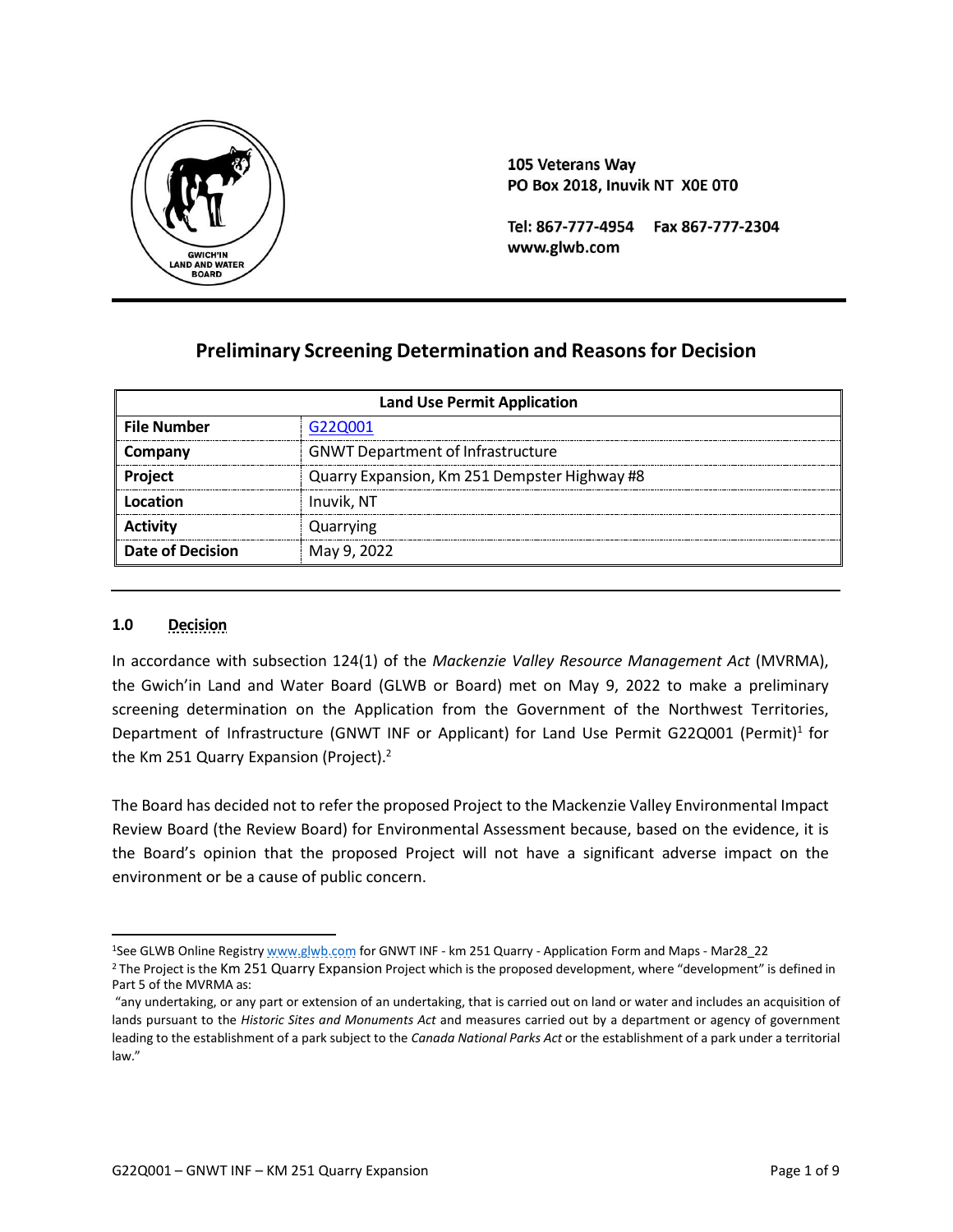The Board's determination, including reasons for its decision, are detailed in sections [3.0](#page-2-0) and 4.0.

# <span id="page-2-0"></span>**2.0 Background and Scope of Screening**

On March 28, 2022 GNWT INF applied for a Type A Land Use permit for quarrying at km 251, Dempster Highway #8. GNWT INF is currently authorized to extract granular material at the existing km 251 quarry, under permit G21E001; however, a new permit is required because GNWT INF is proposing to expand the quarry to the northwest of the existing disturbance.

In accordance with paragraph 125(1)(a)of the MVRMA, the Board must conduct a preliminary screening of the proposed Project to determine and report to the Review Board whether, in its opinion, the proposed Project might have a significant adverse impact on the environment or might be a cause of public concern. The details of the Board's analysis are set out in section 4.0 below.

# **2.1 Scope of Screening:**

The proposed expansion area totals 5.6 ha, with access from an existing haul trail following the north shoulder of the existing disturbance. The applicant proposes to remove up to 300,000  $m<sup>3</sup>$  of granular materials from a limestone bedrock outcrop. Materials will be used for ongoing highway operations and maintenance, as well as for the construction of the Inuvik Wind Project. Proposed activities include:

- Clearing of trees and vegetation;
- Removal and storage of organics and overburden;
- Extension of access road;
- Drilling and blasting;
- Extraction of granular material;
- Crushing and temporary stockpiling of granular material; and
- Hauling.

### **2.2 Public Record and Regulatory Proceeding**

To assist the Board in its preliminary screening determination for the Project, the Board distributed the Application and a draft permit for public review on March 30, 2022 inviting reviewers to provide comments and recommendations on the Applications and the preliminary screening (e.g., on impacts and mitigation measures) using the Online Review System (ORS). Comments were due April 20 with responses from the Applicant due April 27, 2022. The Board received comments and recommendations from The Gwich'in Tribal Council Department of Cultural Heritage and Environment and Climate Change Canada .3

Since there were no requests to extend the reviewer comment deadline, the Board is satisfied that a reasonable period of notice was given to affected communities and First Nations, as required by subsection 63(2) of the MVRMA.

<sup>&</sup>lt;sup>3</sup> See GLWB Online Registry for GNWT [INF - km 251 Quarry - Reviewer](http://registry.mvlwb.ca/Documents/G22Q001/GNWT%20INF%20-%20km%20251%20Quarry%20-%20%20Reviewer%20Comments%20and%20Applicant%20Responses%20-%20Apr27_22.pdf) Comments and Applicant Responses - Apr27\_22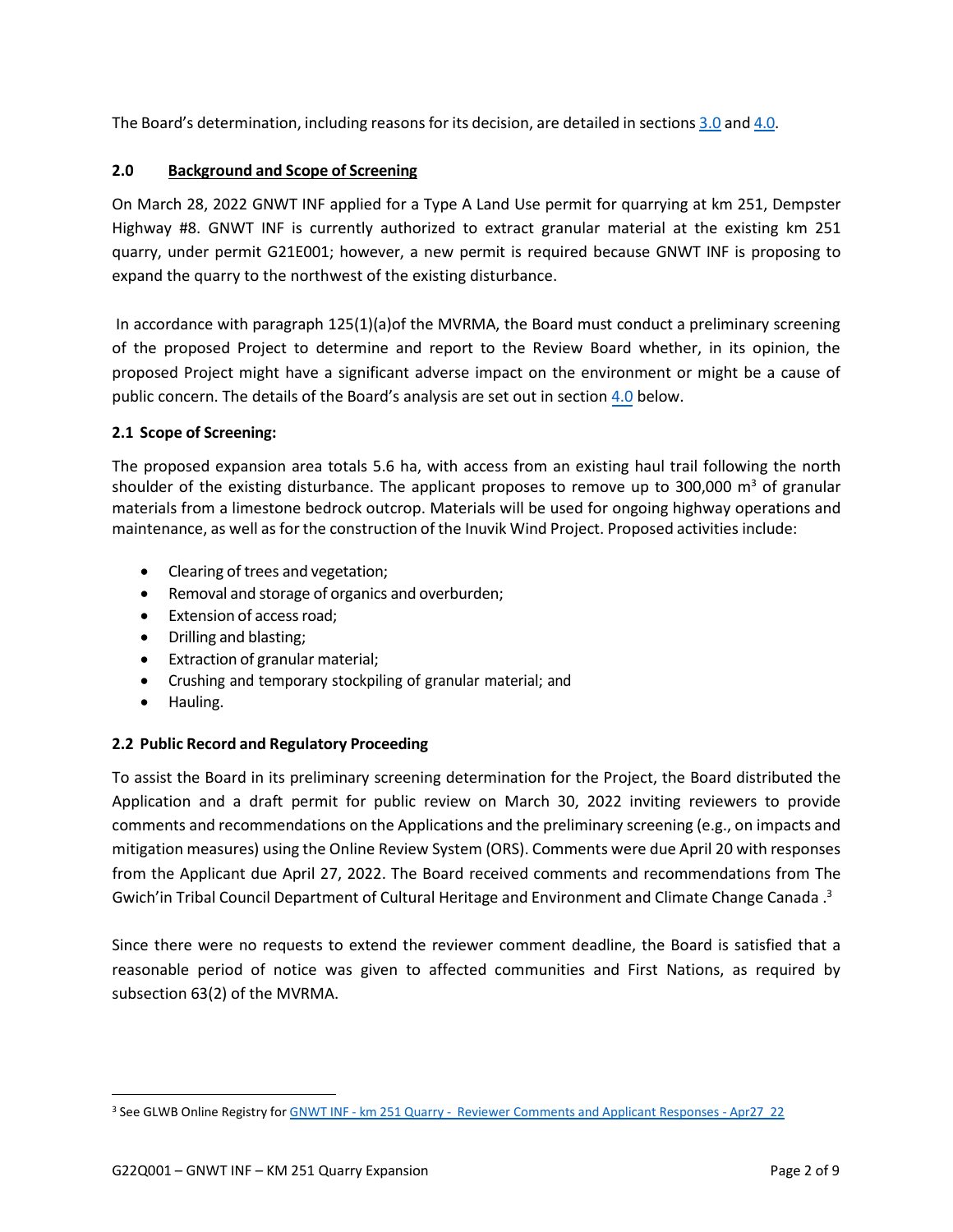# **3.0 Potential Impacts and Proposed Mitigations**

Table 1 below summarizes:

- the potential impacts of the proposed Project;
- the concerns that were identified during the regulatory proceeding and how the Applicant addressed those concerns;
- the proposed and potential mitigations for the potential impacts; and
- the Board's analysis of the potential impacts and proposed mitigations.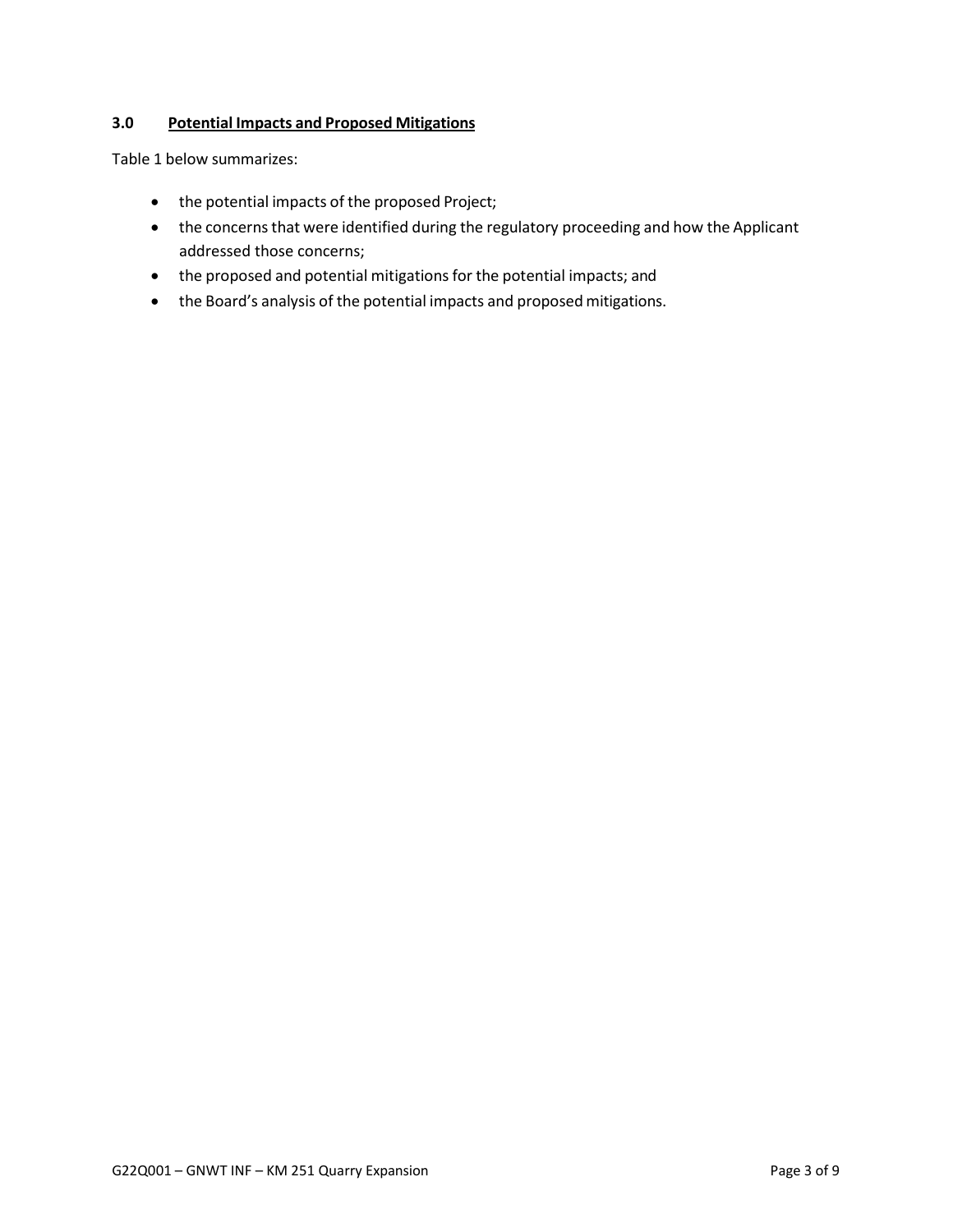# **Table 1: Potential Impacts and Proposed Mitigationsfor the to the Project**

<span id="page-4-0"></span>

| <b>Potential Impact</b> | <b>Activity</b>                  | <b>Proposed Mitigations</b><br>Description of measures to reduce<br>potential impacts, including<br>consideration of cumulative impacts<br>and climate change.                                                                                                                                                                                                                                                                                                          | <b>Board Analysis and Determination</b>                                                                                                                                                                                                           |
|-------------------------|----------------------------------|-------------------------------------------------------------------------------------------------------------------------------------------------------------------------------------------------------------------------------------------------------------------------------------------------------------------------------------------------------------------------------------------------------------------------------------------------------------------------|---------------------------------------------------------------------------------------------------------------------------------------------------------------------------------------------------------------------------------------------------|
| Soil Contamination      | Fuel Storage and Equipment Leaks | The Applicant proposed the<br>following mitigations in the<br>Application:<br>Adhering to the Spill<br>Contingency Plan for spill<br>prevention and response<br>measures<br>The draft Permit included the<br>following standard conditions<br>that are typically used to<br>mitigate the described impacts: <sup>25</sup><br><b>CHEMICALS</b><br>SPILL CONTINGENCY PLAN<br><b>SPILL RESPONSE</b><br><b>DRIP TRAYS</b><br><b>CLEAN UP SPILLS</b><br><b>REPORT SPILLS</b> | Based on the described mitigations<br>and lack of concern raised by Parties,<br>it is the Board's opinion that the<br>proposed activities will not have a<br>significant adverse impact on the<br>environment or be a cause of public<br>concern. |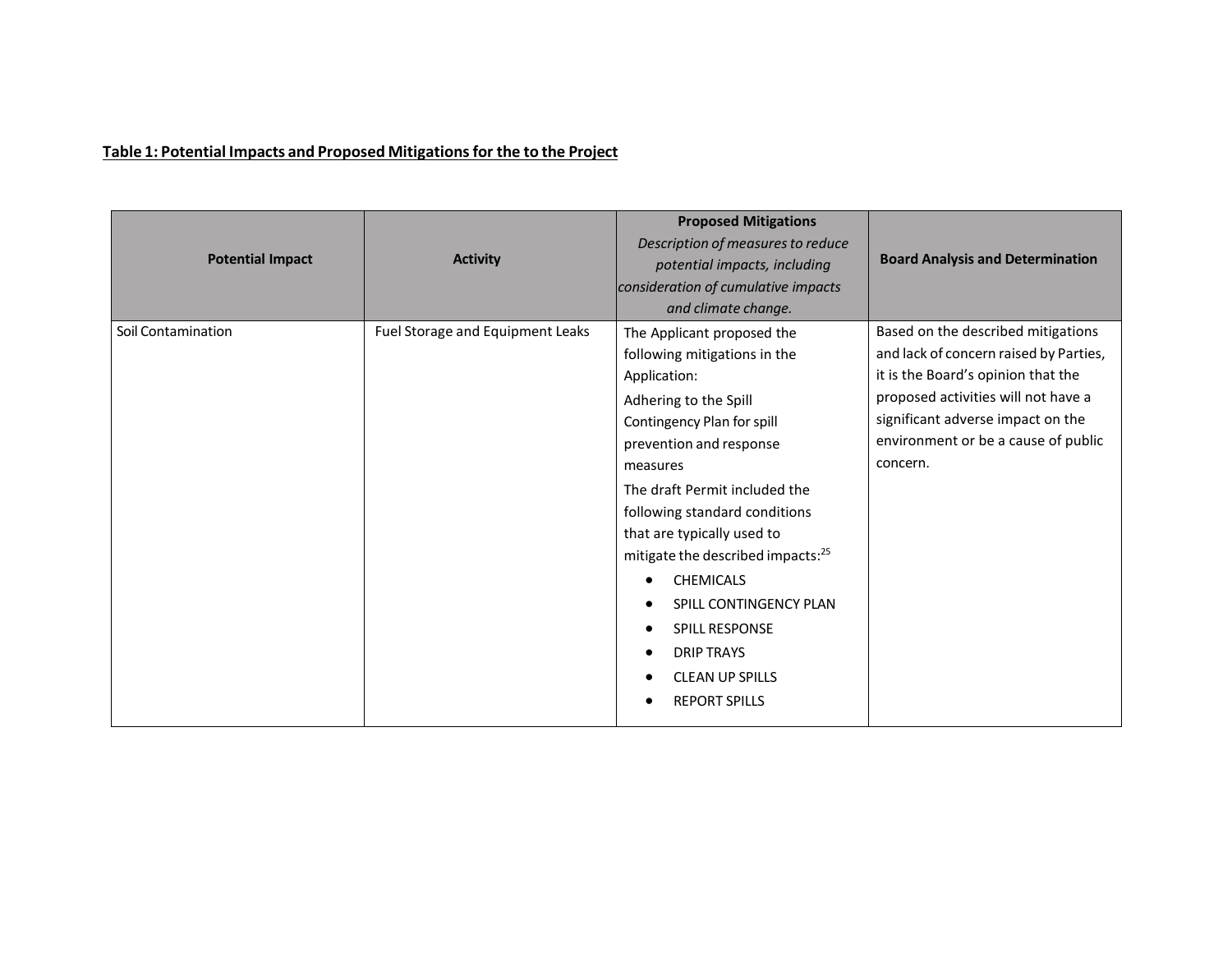| Soil destabilization/erosion | Quarrying activites | The Applicant proposed the<br>following mitigations in the<br>Application:<br>Adhering to the Erosion and<br>Sediment Control Plan;<br>The draft Permit included the<br>following standard conditions that<br>are typically used to mitigate the<br>described impacts:<br>USE APPROVED EQUIPMENT<br>$\bullet$<br>PPROGRESSIVE EROSION<br><b>CONTROL</b><br><b>REPAIR EROSION</b><br>$\bullet$ | Based on the described mitigations<br>and, it is the Board's opinion that the<br>proposed activities will not have a<br>significant adverse impact on the<br>environment or be a cause of public<br>concern.                                      |
|------------------------------|---------------------|-----------------------------------------------------------------------------------------------------------------------------------------------------------------------------------------------------------------------------------------------------------------------------------------------------------------------------------------------------------------------------------------------|---------------------------------------------------------------------------------------------------------------------------------------------------------------------------------------------------------------------------------------------------|
| Change in soil structure     | Quarrying activites | The Applicant proposed the<br>following mitigations in the<br>Application:<br>• Potential soil structure<br>change will be limited to<br>quarried loxcations                                                                                                                                                                                                                                  | Based on the described mitigations<br>and lack of concern raised by Parties, it<br>is the Board's opinion that the<br>proposed activities will not have a<br>significant adverse impact on the<br>environment or be a cause of public<br>concern. |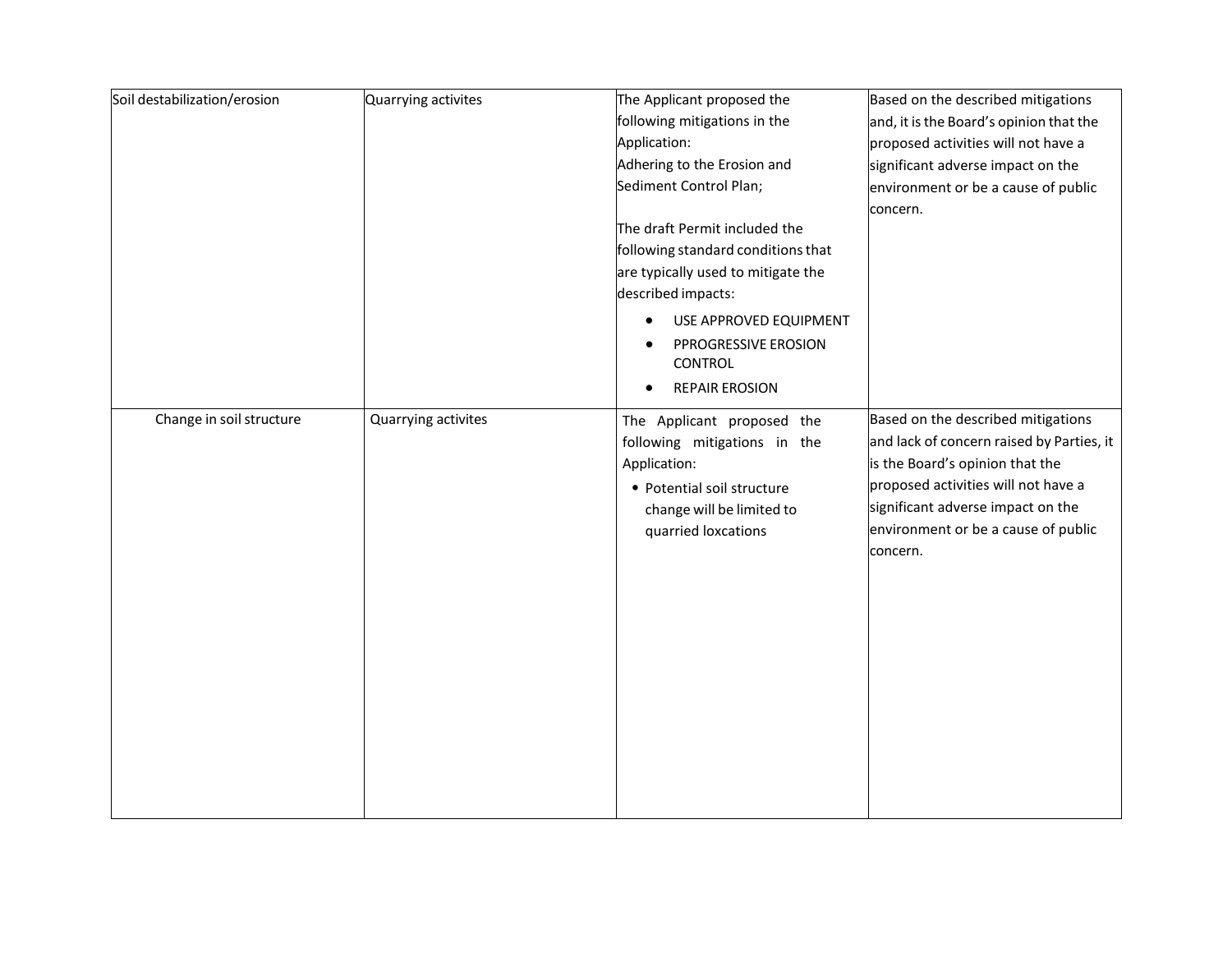| Changes in water quality Quarrying activites |                     | The Applicant proposed the         | Based on the described mitigations        |
|----------------------------------------------|---------------------|------------------------------------|-------------------------------------------|
|                                              |                     | following mitigations in the       | and lack of concern raised by Parties, it |
|                                              |                     | Application:                       | is the Board's opinion that the           |
|                                              |                     | Adhere to the Spill<br>$\bullet$   | proposed activities will not have a       |
|                                              |                     | Management Plan, Erosion           | significant adverse impact on the         |
|                                              |                     | and Sediment Control Plan,         | environment or be a cause of public       |
|                                              |                     | Maintaining a 30-60 meter          | concern.                                  |
|                                              |                     | setback from waterbodies           |                                           |
|                                              |                     | The draft Permit included the      |                                           |
|                                              |                     | following standard conditions that |                                           |
|                                              |                     | are typically used to mitigate the |                                           |
|                                              |                     | described impacts:                 |                                           |
|                                              |                     | <b>QUARRY SETBACK</b>              |                                           |
|                                              |                     | <b>CHEMICALS</b>                   |                                           |
|                                              |                     | SPILL CONTINGENCY PLAN             |                                           |
|                                              |                     | SPILL RESPONSE                     |                                           |
|                                              |                     | <b>DRIP TRAYS</b>                  |                                           |
|                                              |                     | <b>CLEAN UP SPILLS</b>             |                                           |
|                                              |                     | <b>REPORT SPILLS</b>               |                                           |
| Loss or Change in Permafrost Extent          | Quarrying activites | The Applicant proposed the         | Based on the described mitigations        |
|                                              |                     | following mitigations in the       | and lack of concern raised by Parties, it |
|                                              |                     | Application:                       | is the Board's opinion that the           |
|                                              |                     | Adhere to the Spill<br>$\bullet$   | proposed activities will not have a       |
|                                              |                     | Management Plan, Erosion           | significant adverse impact on the         |
|                                              |                     | and Sediment Control Plan,         | environment or be a cause of public       |
|                                              |                     |                                    | concern.                                  |
|                                              |                     | Use established access             |                                           |
|                                              |                     | routes, maintaining a              |                                           |
|                                              |                     | buffer zone, progressive           |                                           |
|                                              |                     | reclamation, avoiding              |                                           |
|                                              |                     | ponding water,                     |                                           |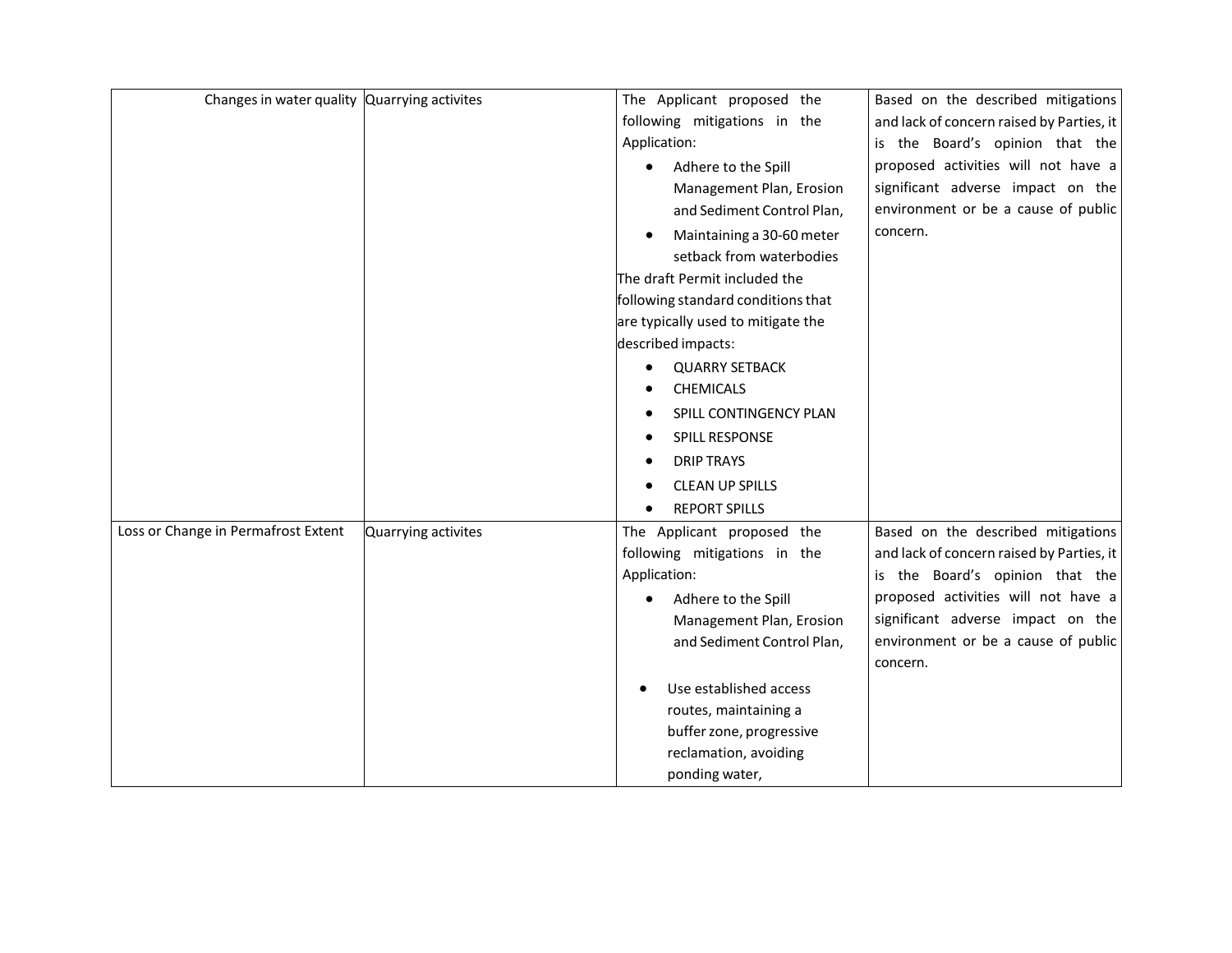| Direct loss of vegetation                                                | <b>Vegetation Clearing</b> | The Applicant proposed the<br>following mitigations in the<br>Application:<br>Vegetation clearing will be<br>$\bullet$<br>required in quarry sites but area<br>will be limited to reduce the loss<br>of vegetation.                                                                                                                                                                                                                                                                               |                                                                                                                                                                                                                                                   |
|--------------------------------------------------------------------------|----------------------------|---------------------------------------------------------------------------------------------------------------------------------------------------------------------------------------------------------------------------------------------------------------------------------------------------------------------------------------------------------------------------------------------------------------------------------------------------------------------------------------------------|---------------------------------------------------------------------------------------------------------------------------------------------------------------------------------------------------------------------------------------------------|
| Direct loss or removal of habitat, dens, Vegetation Clearing<br>or nests |                            | The Applicant proposed the following<br>mitigations in the Application: if there<br>is the potential of loss or<br>removal, appropriate regulatory<br>authorities (ex. ENR,<br>DFO, ECCC) will be contacted and<br>mitigation measures approved prior to<br>any work taking place<br>• The draft Permit included the<br>following standard conditions<br>that are typically used to<br>mitigate the described impacts:<br><b>HABITAT DAMAGE</b><br>MINIMIZE AREA CLEARED<br><b>MIGRATORY NEST</b> | Based on the described mitigations<br>and lack of concern raised by Parties,<br>it is the Board's opinion that the<br>proposed activities will not have a<br>significant adverse impact on the<br>environment or be a cause of public<br>concern. |
| Terrestrial Wildlife Impacts,                                            | <b>Quarrying Activites</b> | The Applicant proposed the following<br>mitigations in the Application: All<br>impacts to terrestrial wildlife habitat<br>will be limited as the some of the<br>quarry site is pre-disturbed. Other<br>typical mitigation measures to<br>protect wildlife and wildlife habitat<br>include suspending operations if<br>caribou, moose, sheep, bears or<br>muskox are observed within 500m of<br>quarry sites. Workers will not<br>approach, harass, or feed wildlife.                              | Based on the described mitigations<br>and lack of concern raised by Parties,<br>it is the Board's opinion that the<br>proposed activities will not have a<br>significant adverse impact on the<br>environment or be a cause of public<br>concern. |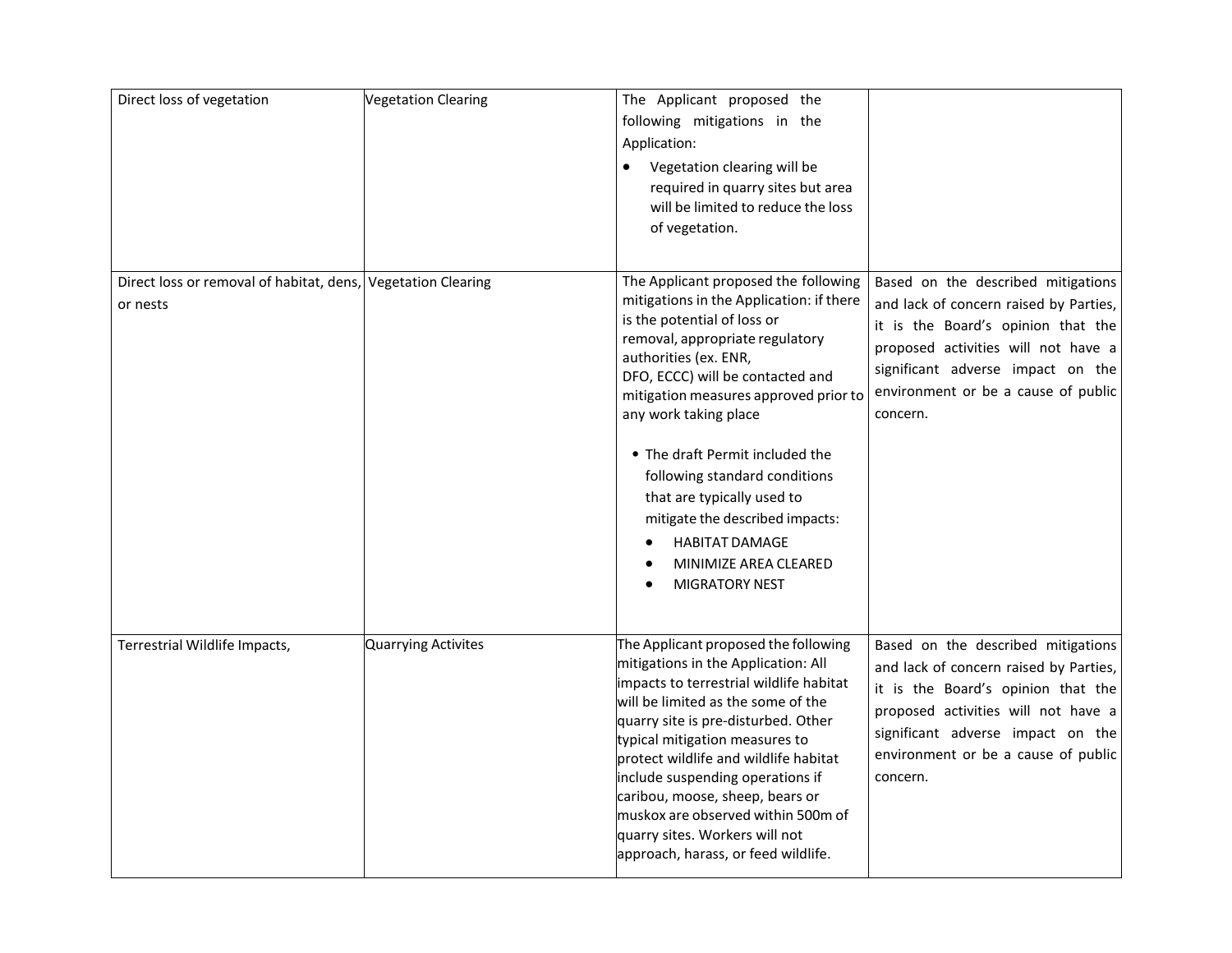|                                                         |                     | Workers will not attempt to move<br>wildlife away from site<br>The draft Permit included the<br>following standard conditions<br>that are typically used to<br>mitigate the described impacts:<br><b>HABITAT DAMAGE</b><br>$\bullet$<br>MINIMIZE AREA CLEARED<br>$\bullet$<br><b>MIGRATORY NEST</b><br>$\bullet$<br><b>DISTURBANCE</b>                                                                                                                                            |                                                                                                                                                                                                                                                   |
|---------------------------------------------------------|---------------------|-----------------------------------------------------------------------------------------------------------------------------------------------------------------------------------------------------------------------------------------------------------------------------------------------------------------------------------------------------------------------------------------------------------------------------------------------------------------------------------|---------------------------------------------------------------------------------------------------------------------------------------------------------------------------------------------------------------------------------------------------|
|                                                         |                     | During the Public Review period, GNWT<br>comitted to following ECC guidance<br>and best pracitces to prevent impacts<br>to migratory birds, wildlife and<br>associated habitat.                                                                                                                                                                                                                                                                                                   |                                                                                                                                                                                                                                                   |
| Impacts to Cultural Integrity and<br>Heritage Resources | Quarrying Activites | The Applicant proposed the<br>following mitigations in the<br>Application:<br>· AIA was completed in<br>advance of application,<br>Acceptance Letter from<br>POWNHC indicates no<br>further work is requried.<br>The draft Permit included the<br>following standard conditions<br>that are typically used to<br>mitigate the described impacts:<br>ARCHAEOLOGICAL BUFFER<br>$\bullet$<br>SITE DISTURBANCE<br>$\bullet$<br>SITE DISCOVERY AND<br>$\bullet$<br><b>NOTIFICATION</b> | Based on the described mitigations<br>and lack of concern raised by Parties,<br>it is the Board's opinion that the<br>proposed activities will not have a<br>significant adverse impact on the<br>environment or be a cause of public<br>concern. |